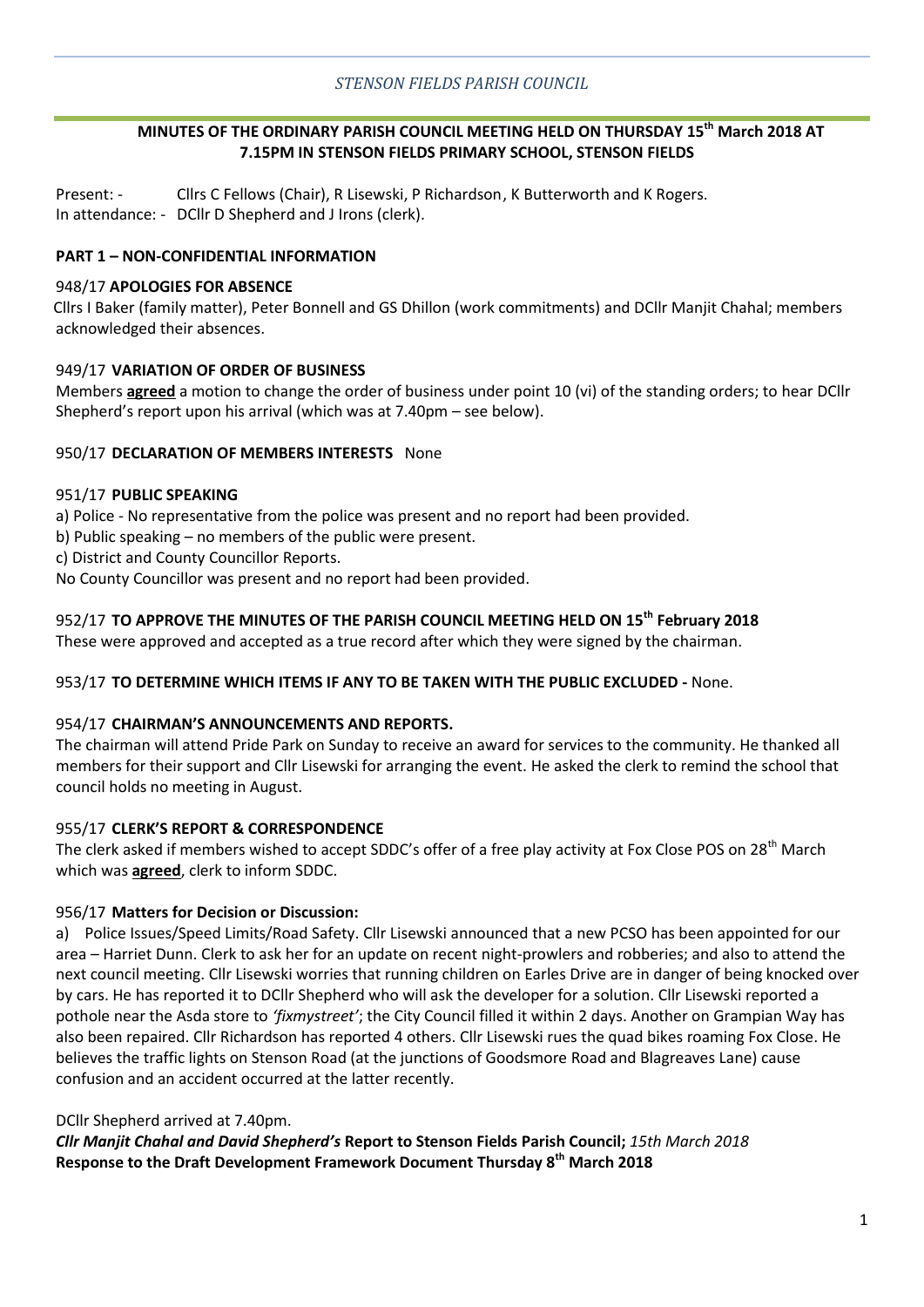At the Infinity Garden Village Liaison Group held on Wednesday 7<sup>th</sup> February 2018 the agenda item 4.2 Development Framework Document progress was discussed. Since the document had not progress sufficiently to present a report to the Liaison Group was asked to permit the Chair and officers to decide on the acceptability of the Development Framework Document. In view of the lack of consultation on the previous stage of the Infinity Garden Village Liaison Group process, Cllr Shepherd asked for a special meeting of the IGVLG. The members of the IGVLG Liaison Group agreed that members should have an opportunity to make recommendations and comments. A Special IGVLG Liaison Group meeting was held in SDDC Civic Offices on Thurdsay 8<sup>th</sup> March, the notes below are concerns raised by Cllr Shepherd.

# **INTRODUCTION**

#### 1.1 BACKGROUND – Page 1

1.1.3 – Key Components of IGV

1<sup>st</sup> Bullet point -

- explain green and blue network refers to Local Plan Policy part 1 H15 H15 on page 7 viii) and ix) refers to green but not blue?
- $\bullet$  1<sup>st</sup> Bullet point Location of primary school refers to Local Plan Policy part H15 H15 on page 6 iv) location of primary school – should take all the children of Stenson Fields?
- 3<sup>rd</sup> Bullet point -
- Delivery of a secondary school refers to Local Plan Policy part 1 INF12 location of secondary school should be in Stenson Fields development not Lowes Lane.
- $4^{\text{th}}$ Bullet point -
- Delivery of a new transport infrastructure refers to Local Plan Policy part 1 INF14 This item should be removed, previous IGV meetings have been informed that the Southern Derby Integrated Transport Link is unlikely to go ahead, a section of Wragley Way will take the traffic to Stenson Road. The phase 2 link from Stenson Road to the A38 roundabout at Rykneld is unlikey to go ahead at anytime in the foreseeable future. This has been the opinion of Cllrs Chahal and Shepherd from the start of the proposed Local Plan – part 1 H15. Refer to the Inspector's Report (Ms Jill Kingaby) report of May 2016, *"The infrastructure Delivery document advises that the Southern Derby Integrated Transport Link (SDITL) with an estimated cost of £11 – 15 million is needed to mitigate the transport impacts of the site as a whole. Phase 1 of the SDITL would connect the Wragley Way site to the new T12 route into Derby City."* Also
- 1.1.4 Expression of Interest 1200 homes This is the only new proposal, all the rest is covered under local plans. In addition to the Derby City Council and South Derbyshire District Council the proposed under their local plans, SDDC thought fit to suggest a further 1200 houses with a link to the A50. Why was this suggestion made, if it is a valid need, why did the proposal not appear in the Local Plan – part 1? If it was not needed then, why is it needed now when even the initial inadequate highways system has been watered down? See above.

#### 1.3 ENGAGEMENT – Page 4

1.3.1 – IGV Liaison Group – The Department for Communities and Local Government document Locally-Led Garden Villages, Towns and Cities, Garden Villages, Prioritisation criteria, page 7, item 17 dated March 2016 states: *"They should also set out how the local community is being, or will be, engaged at an early stage, and strategies for community involvement to help ensure local support."*

Why was the Liaison Group not established at the initial move to apply for Garden Village status. CEO, directors and other SDDC officers and the majority group all knew about the proposal, the majority group being briefed in July 2016. Stenson Ward residents, Stenson Fields Parish Council, South Derbyshire District Councillors and Derbyshire County Councillor for the Division were not consulted or even informed. They only learned about the IGV project when the Chair of Environment and Development Services appeared on television on 2<sup>nd</sup> January 2017 announcing the success of the application. THE APPLICATION DID NOT ANSWER ANY OF THE PRIORITISATION CRITERIA. Not acceptable.

#### 2.1 CONTEXT – Page 5

2.1.6 – A50 provides a strategic link to M1, A38 and M6 – Infinity Park Way (T12) Bonnie Prince A50 Junction; *"There remains concerns in the area, particularly at peak times."* Once the 3200 homes are built and Infinity Park (Allocation A15) develops and increases employment by 5000, the concerns should be addressed. Where is the plan to mitigate the concerns? Is this Policy INF4 iv) page 7? If so when will it commence?

2.1.7 – Stenson Road provide(s) connection to the city. This is a single lane route to the city controlled by traffic lights. It is already causing concerns at peak times. The situation will be made worse by the Local Plan – part 1 and the IGV. The answer is the proposal made by Cllrs Chahal and Shepherd in council – reinstate the pedestrian bridge and create two-way traffic as part of the IGV project.

#### **OVERARCHING PRINCIPLES**

3.1 LAND USES – Page 15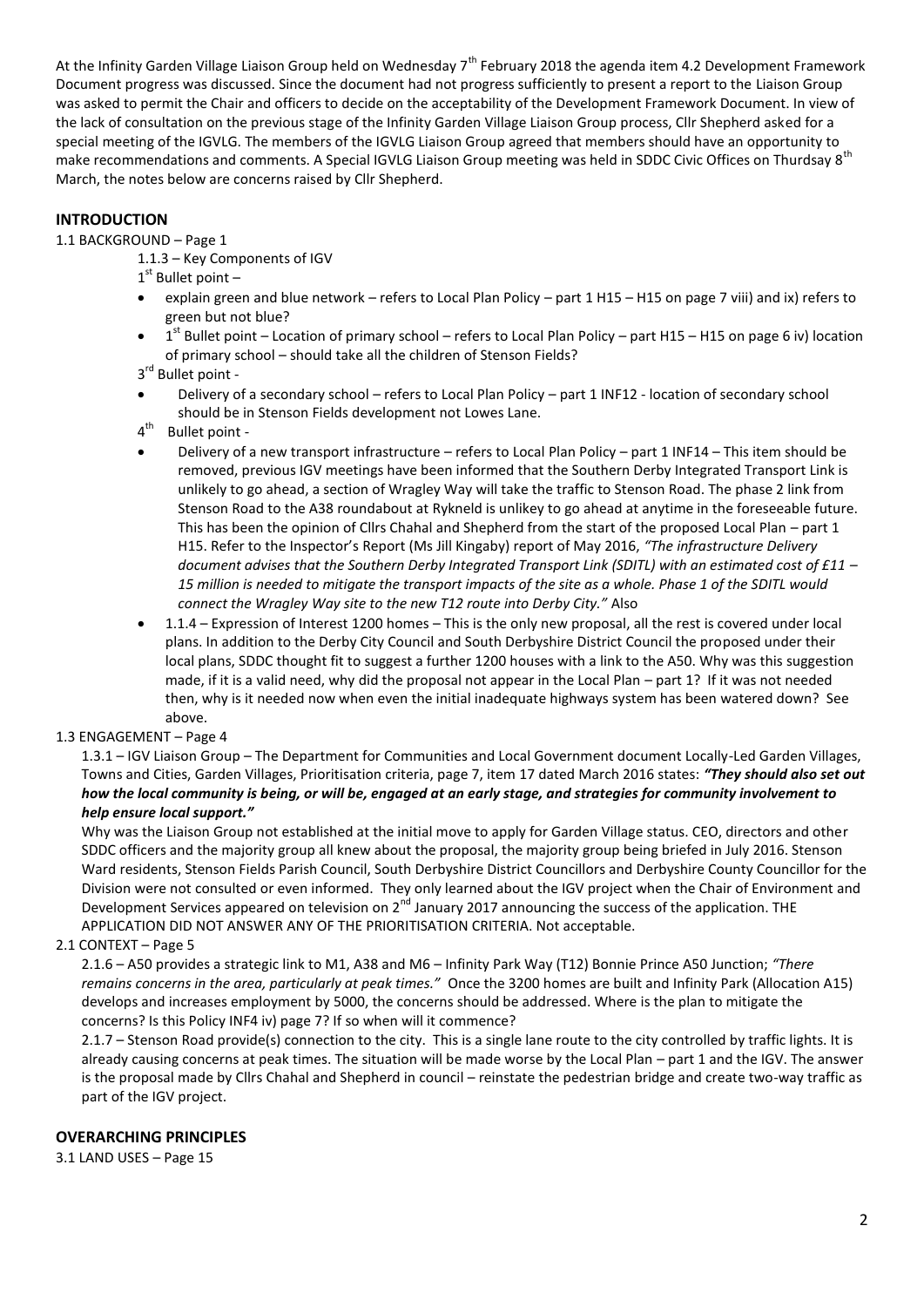3.1.6 – New Secondary School. Land at Lowes Farm will deliver a secondary school. This location is unacceptable, if Stenson Ward is having the housing, we should have the school. The site suggested is too close to Chellaston Academy. It should be in walking distance of the extreme west of the site.

3.1.7 New Primary School. Envisioned to be close to the centre of the Wragley Way housing development This location should be slightly to the east of Arleston Lane and must be of a size to accommodate all pupils from Stenson Fields. Some parents are forced to send children to Findern School.

#### 3.2 MOVEMENT FRAMEWORK – Page 16

3.2.5 – Public Transport. Local members need to be part of the liaison between bus companies and the councils regarding routes.

#### **INFRASTRUCTURE**

#### 4.5 SOCIAL, HEALTH AND EDUCTION – Page 20

4.5.1 -Heathcare. Any 106 money generated by the IGV or Local Plans must be used to provide facilities for residents not spent in Littleover. A site should be allocated and NHS urged to contact local doctors, i.e. those operating in Sinfin and Stenson Fields to see what facilities they would require to serve the new development.

#### **Miscellaneous Matters**

Conversion of Garages – Stenson Ward

Parish Councillors know that a number of garage conversions have been undertaken in the ward. When Stenson Fields was built, permitted development right for the conversion of garages was removed. Parish and District Councillors have been concerned that some residents have gone through the correct planning process have been subjected to what they consider onerous conditions whilst those converting and then requesting retrospective permission appeared to be less subject to conditions. Residents and councillors should consider the NPPF which states, *"enforcement action is discretionary, and local planning authorities should act proportionately in responding to suspected breaches of planning control." And "local planning authorities should usually avoid taking formal enforcement action where development is acceptable on its planning merits".* Anyone considering conversion is strongly advised to contact SDDC for advice on obtaining Planning Permission and Building Reg. If conversions are not done properly, problems when selling the property.

#### Pot Holes on Buckford Lane

A constituent has complained to their South Derbyshire District Councillors regarding damage done to their vehicle whilst travelling on Buckford Lane. The damage costing £60 to repair was done by the car entering a pot hole. Cllr Shepherd visited the site on the morning of Tuesday  $20^{th}$  February and reported the following:

- 1. Pot holes near the entrance to East Farm.
- 2. A pot hole approximately 20m before the "National Speed Limit Applies" sign (black diagonal bar on white background). The hole is 75cm long, 11cm deep.
- 3. Near the public bridleway, both sides of the road including a pot hole 40cm long, 14cm deep.
- 4. Road deterioration beyond Pine Lake.
- 5. Pot holes before the "Oncoming vehicles in the middle of the road" sign.
- 6. Pot holes before/after the Findern Primary School Parents/Carers car park.
- 7. Pot hole by the field entrance opposite the school entrance. 160cm long, 17cm deep.

Cllrs Chahal and Shepherd ask that Derbyshire County Council investigate the above with a view to prompt repair. They also requested information on the process whereby compensation claims for damage to vehicle owners may be submitted? Awaiting a response.

#### **Miscellaneous Matters from the Previous Meeting - update**

- Arleston Lane. Derbyshire County Council Confirmed that the road would be repaired but would not say when.
- High Hedge Problem SDDC investigate high hedge complaints concerning evergreen and semi-evergreen species but there is a charge to the customer of £210 for this service. The procedure is based on central Government guidance and is investigated under Part 8 of the Anti-social Behaviour Act 2003. The guidance states that the neighbours should make every effort to sort the issue out themselves first before contacting the Council. Once the Council get involved SDDC send out a form to the complainant asking for details of how the hedge is directly affecting them (with regard to mainly light loss) and proof of contact with the neighbours (copy of a letter or email). SDDC also write to the people with the hedge giving them the chance to put their side of the story across. Once the form comes back from the complainant (with the cheque for £210) we arrange a visit with both parties to discuss the points they have raised. Whilst at the complainant's property we measure their garden and we enter the results into a high hedge spreadsheet which gives an action hedge height for loss of light to the garden and loss of light to the windows. The lowest of these values would be the height that SDDC would require the hedge to be reduced to. If the residents with the trees are unhappy with the decision height they can make an appeal to the Planning Inspectorate. If they lose the appeal the trees would have to be reduced, obviously taking in to account bird nesting seasons and the particular species of tree (we are not allowed to require works to the tree which would cause it to go into terminal decline).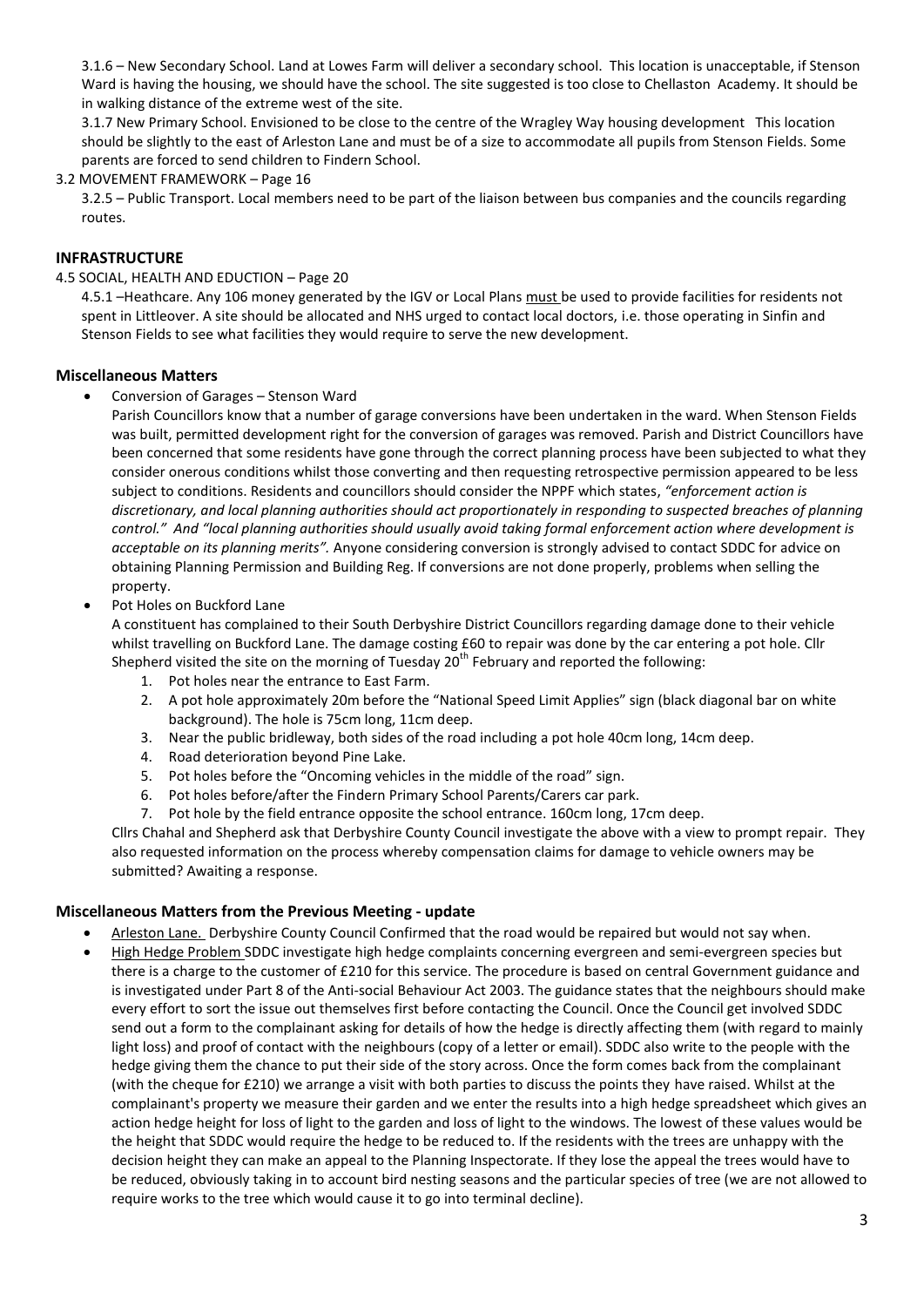- Adoption of the Balancing Pond and "Buy of" of the New Estate The initial email to the SDDC Cultural Services Manager has been re-re-sent, 15 March 2015. Still awaiting a response.
- Request for a Royal Mail Post Box on the Stenson Road Estate Acknowledgment received from the Royal Mail. Awaiting result of their investigation. No Change
- Request for a Response to various matters (inc Fox Close Bollard Replacement) Response received, awaiting for Cllr Shepherd to meet with SDDC Officer Phil Lenton. (see email 19/02/18)
- Advice Surgery The next monthly Stenson Ward District Councillors' Advice Surgery will be held in Stenson Fields School, Heather Close, 10.30 – 11.30 on Saturday  $17^{th}$  March 2018

Cllr David Shepherd *15th March 2018;* the district councillor left at 8.05pm.

b) Saxon Gate at Newton Village Development, Stenson Road; discussed earlier.

c) Environmental issues (trees, bulbs etc). **Resolved:** discussion over trees and bulbs to be held over until Cllr Baker is present and can update on areas that would benefit. Clerk received a recent reply from Biffa saying it has logged our query over non-collections. Members agreed to pay Biffa's latest invoice tonight. We still await a new waste bin for Blankney Close and replacement bins at Arleston Lane and Zetland Crescent; clerk to pursue SDDC. A bag of concrete lies near the school playing field waste bin on Nevis Close; clerk to report to the Clean Team. The footpath between Holderness Close and Nevis Close floods ; clerk to ask Highways to raise or amend the path. The clerk confirmed he wrote to Adsa's head office to complain of shopping trolleys strewn on the roads around the store. d) Lengthsman Scheme. The chairman and vice-chairman handed the lengthsmens' work sheets for February to the clerk; both to provide projected hours worked in March next week.

e) Cllr A Singh's reply regarding the website and social media facility. Cllr Singh wishes not to operate such. **Resolved:** held over to the next meeting; in the meantime clerk to ask the present web developer if she would continue and if so for how long.

f) Reply from SDDC's open spaces manager over Fox Close matting for the goal areas; no reply to date, clerk to remind.

g) Reply from CCllr Atkin over social care provision within the council tax; none.

h) Outcome of the Infinity Garden Liaison Group meeting held on 8th March; discussed earlier.

i) Boundary change details; none received to date. **Resolved:** clerk to ask SDDC for a definitive map outlining the boundaries.

j) GDPR regulation policy. **Resolved:** Cllr Lisewski to circulate the SFPC GDPR Policy for discussion at the next meeting.

# 957/17 **PLANNING**

To consider planning applications:-

9/2018/0147 - THE ERECTION OF A TWO STOREY SIDE EXTENSION AND SINGLE STOREY FRONT AND REAR EXTENSIONS AT 17 NEVIS CLOSE STENSON FIELDS. . **Resolved:** objection on the grounds that these extensions are of excessive size and not in keeping with other properties in the area. It seems unduly large compared to the house itself.

9/2018/0199 - THE ERECTION OF BOUNDARY FENCE AT 2 CAERHAYS COURT STENSON FIELDS. **Resolved:** no objection.

#### **Decisions**.

9/2018/0014 - THE ERECTION OF A SINGLE STOREY FRONT EXTENSION AT 18 BICESTER AVENUE STENSON FIELDS. Householder Permission Granted

#### **Consultation**

Update on 6 Glencroft Drive. The Planning Committee recently resolved to take no further action in this matter. **Resolved:** clerk to ask DALC whether a form of appeal can be pursued to reverse this decision.

Building work appears to be underway at 1 Braemar Close therefore clerk to ask SDDC whether an application has been submitted.

#### 958/17 **FINANCE**

a) The following accounts for payment were approved:

| <b>Cheque</b><br>-----<br>. No<br>AVAC |  |  |
|----------------------------------------|--|--|
|                                        |  |  |